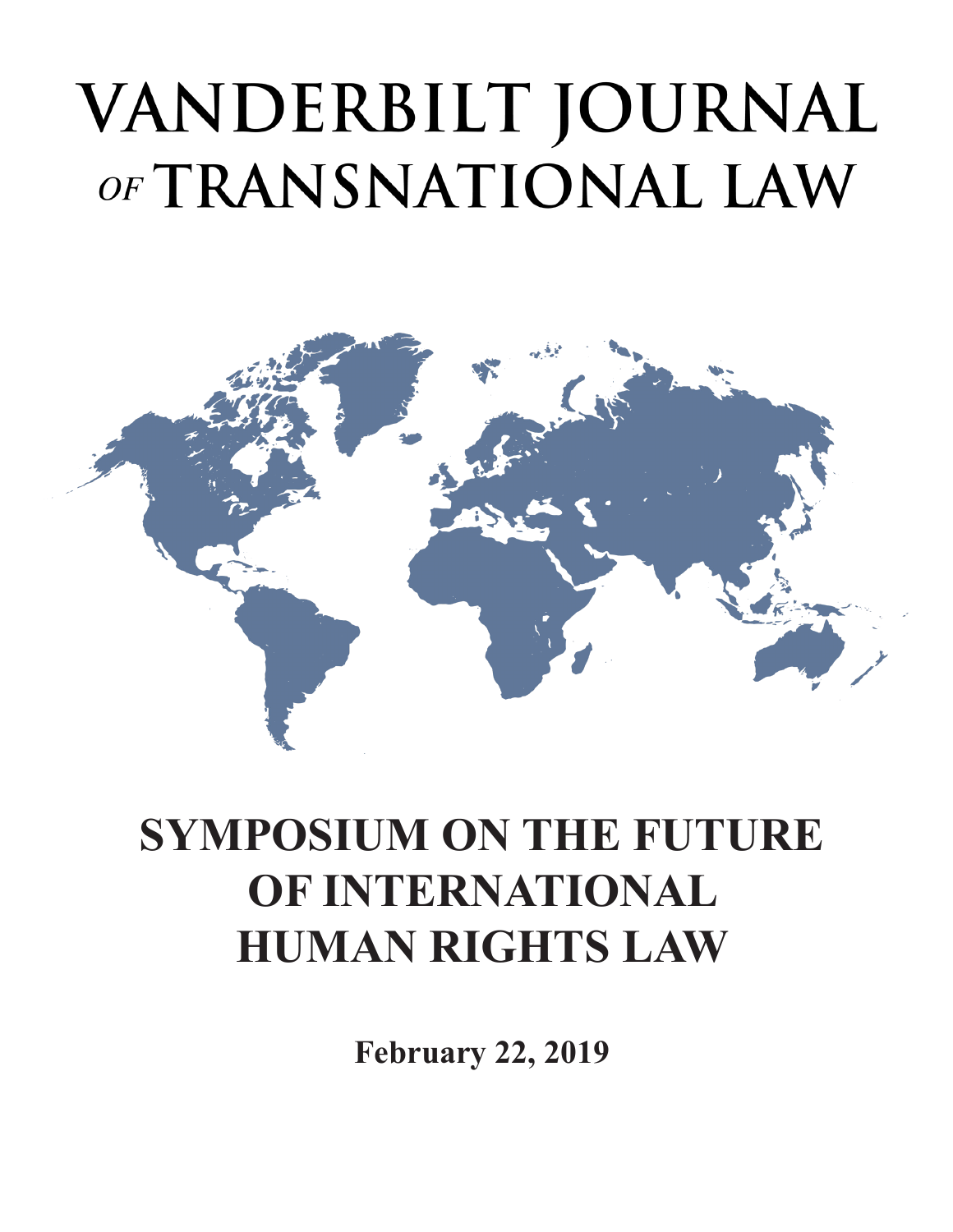## **SCHEDULE OF EVENTS**

9:00 - 9:05 – Welcome – Matthew Washnock; Vanderbilt Journal of Transnational Law

9:05 - 9:10 – Welcome – Dean Jim Rossi; Vanderbilt **University** 

9:10 - 9:20 – Introduction – Professor Ingrid Wuerth; Vanderbilt University

9:25 - 10:15 – Keynote – Professor John Tasioulas; King's College London

10:20 - 11:10 – Keynote – Professor Samuel Moyn; Yale University

11:10 - 11:25 – Break – Light Refreshments in the North Lobby

11:30 - 12:15 – Comment – Professor James Gathii; Loyola University, Chicago

12:15 - 1:15 – Lunch

1:20 - 2:05 – Comment – Professor Kathryn Sikkink; Harvard University

VANDERBILT JOURNAL OF TRANSNATIONAL LAW

**Symposium on the Future of International Human Rights Law** 

**FEBRUARY 22, 2019** 9:00 AM - 5:00 PM

#### **KEYNOTES:**

| Professor John Tasioulas<br>King's College London | 9:25am     |
|---------------------------------------------------|------------|
| Professor Samuel Movn<br><b>Yale University</b>   | $10:20$ am |
|                                                   |            |

#### ADDITIONAL SPEAKERS:

Professor Ingrid Wuerth . Professor James Gathii . Professor Kathryn Sikkink • Professor Gopal Sreenivasan • Professor Lorna McGregor • Professor Karima Bennoune

**RECEPTION - 5:00PM** 

CLE General Credit: 5.92 Hours

2:10 - 2:55 – Comment – Professor Gopal Sreenivasan; Duke University

2:55 - 3:10 – Break – Light Refreshments in the North Lobby

3:15 - 4:00 – Comment – Professor Lorna McGregor; University of Essex

4:05 - 4:50 – Comment – Professor Karima Bennoune; University of California, Davis

4:50 - 5:00 – Conclusion – Professor Ingrid Wuerth; Vanderbilt University

5:00 - 6:00 – Reception – North Lobby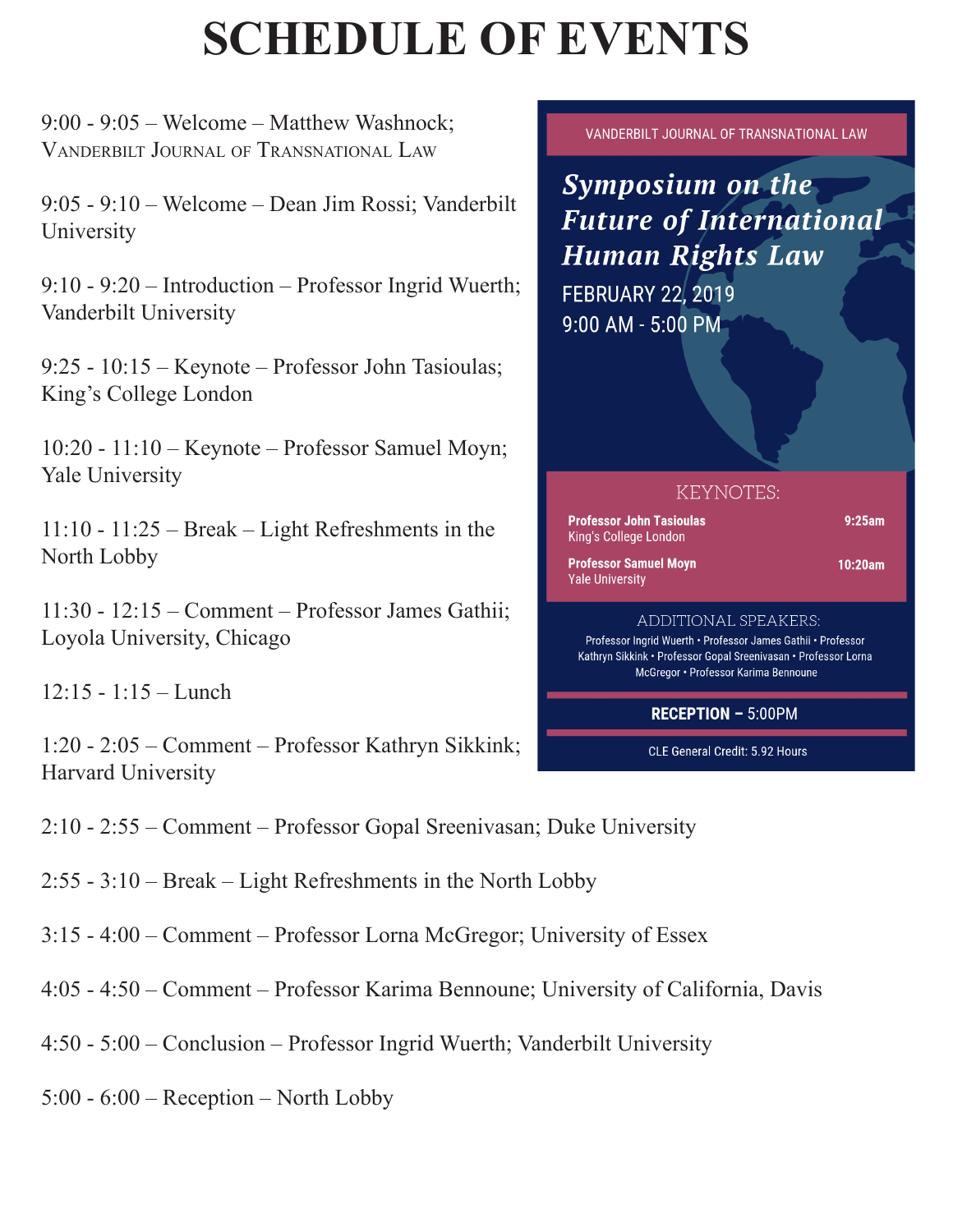### **SPEAKERS**

#### **JOHN TASIOULAS,** *King's College London*

John Tasioulas is the Yeoh Professor of Politics, Philosophy, and Law at the Dickson Poon School of Law, King's College London, and the Director of the Yeoh Tiong Lay Centre for Politics, Philosophy, and Law. He received degrees in law and philosophy from the University of Melbourne and obtained his doctorate from the University of Oxford, where he studied as a Rhodes Scholar. His recent writings have focused on philosophical issues regarding punishment, human rights, and international law.

#### **SAMUEL MOYN,** *Yale Law School*

Samuel Moyn is the Henry R. Luce Professor of Jurisprudence at Yale Law School and a Professor of History at Yale University. He has written several books in his fields of European intellectual history and human rights history, including *The Last Utopia: Human Rights in History* (2010), *Christian Human Rights* (2015), and *Not Enough: Human Rights in an Unequal World* (2018). Professor Moyn holds degrees from Washington University in St. Louis and Harvard Law School and earned his Ph.D. in History from the University of California, Berkeley.

#### **JAMES T. GATHII,** *Loyola University Chicago School of Law*

James T. Gathii is the Wing-Tat Lee Chair in International Law at Loyola University Chicago School of Law. He is a graduate of the University of Nairobi, Kenya, and Harvard Law School. He sits on the board of editors of the American Journal of International Law, the Journal of African Law, and the Journal of International Trade Law and Policy, among others. His research and teaching interests are in public international law, international trade law, third world approaches to international law, African constitutionalism, and human rights.

#### **KATHRYN SIKKINK,** *Harvard University*

Kathryn Sikkink is the Ryan Family Professor of Human Rights Policy at the Harvard Kennedy School and the Carol K. Pforzheimer Professor at the Radcliffe Institute for Advanced Study. Sikkink works on international norms and institutions, transnational advocacy networks, the impact of human rights law and policies, and transitional justice. She holds an MA and Ph.D. from Columbia University and has been a Fulbright Scholar in Argentina and a Guggenheim fellow. She is a member of the American Philosophical Society, the American Academy of Arts and Sciences, and the Council on Foreign Relations.

#### **GOPAL SREENIVASAN,** *Duke University*

Gopal Sreenivasan is the Crown University Professor of Ethics at Duke University where he holds appointments to the faculty of the College of Arts and Sciences and the School of Medicine. His primary research interests are in moral and political philosophy. Sreenivasan received degrees from McGill University and the University of Oxford and earned his Ph.D. in Philosophy from the University of California, Berkeley.

#### **LORNA MCGREGOR**, *University of Essex*

Lorna McGregor is a Professor in International Human Rights Law at Essex Law School, Director of the Human Rights Centre at the University of Essex, and PI and Director of the ESRC Human Rights, Big Data and Technology (HRBDT) project. From 2015-2019, she was a Commissioner on the Equality and Human Rights Commission of Great Britain. She holds degrees from Edinburgh Law School and from Harvard Law School, where she was a Kennedy Memorial Trust Scholar and Henigson Fellow.

#### **KARIMA BENNOUNE,** *University of California, Davis*

Karima Bennoune is a Professor of Law at the University of California, Davis. Bennoune has written and lectured widely on many topics of international law and human rights, including discrimination and violence against women, terrorism and torture, and Muslim fundamentalism. Since 2015, she has served as the United Nations Special Rapporteur in the field of cultural rights. Bennoune earned her B.A. from Brown University, and an M.A. in Middle Eastern and North African studies, a Graduate Certificate in Women's Studies, and a J.D. from the University of Michigan.